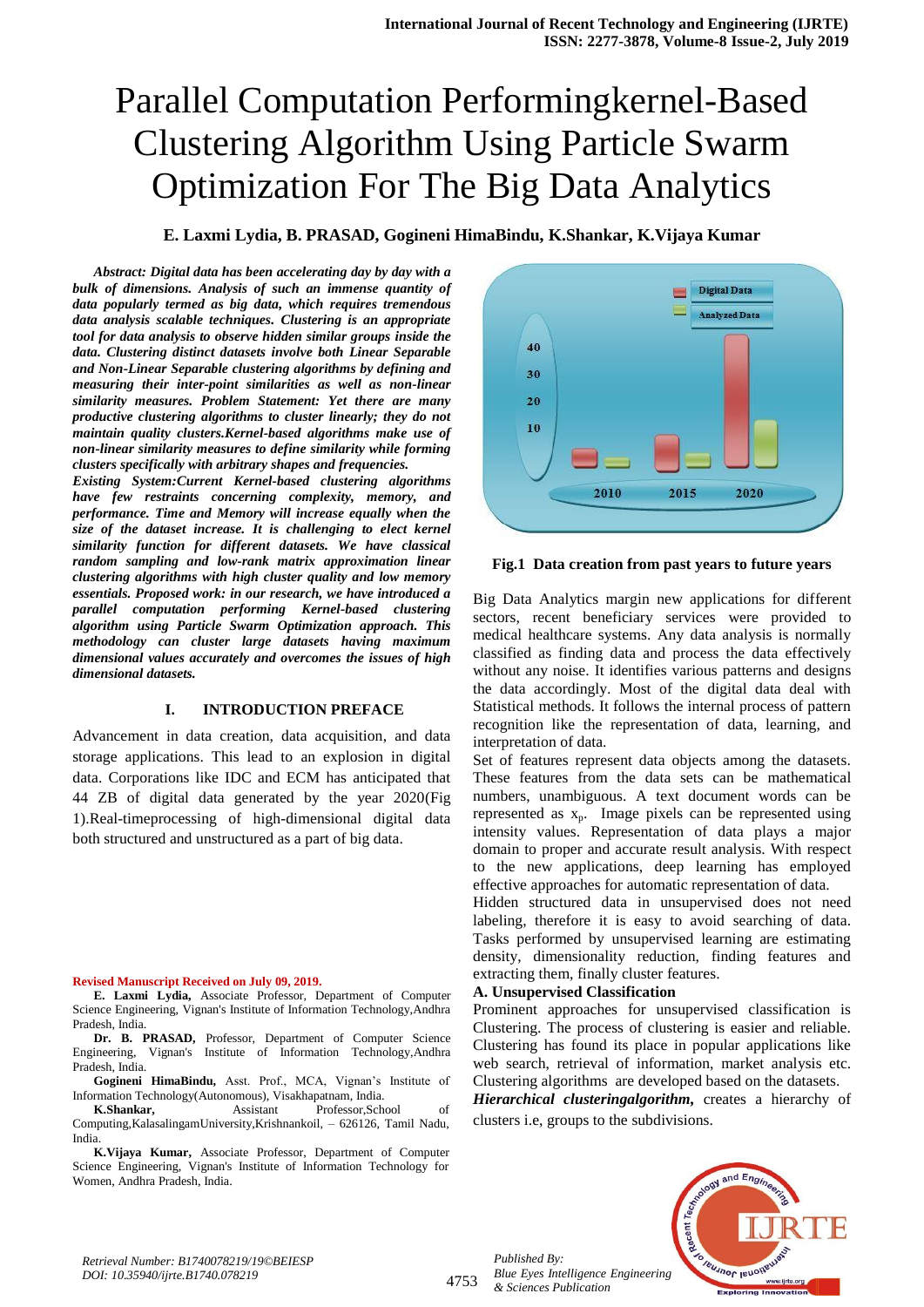# **Parallel Computation Performingkernel-Based Clustering Algorithm Using Particle Swarm Optimization For The Big Data Analytics**

- *Agglomerative hierarchical clustering algorithm* initiates clusters with each point and merges them to similar points.
- *Divisive hierarchical clustering algorithm* follows topdown procedurestarting from thebase point finds all the data points and recursively share the data points to accurate clusters
- *Partitional clustering algorithm,* instantly classify the data into "C" clusters encompass centroid based mechanism.
- *Centroid-based algorithms* are implemented using Kmeans clustering and K-medoids clustering algorithms.
- *Model-based algorithms* are implemented using Mixture models and Latent Dirichlet Allocation,
- *Graph-based theoretic algorithms* are implemented using Minimum Spanning trees, Normalized-cut, Spectral Clustering
- *Density and Grid-based algorithms* are implemented using DBSCAN, OPTICS, CLIQUE.
- For statistical data, clustering is characterized into parametric and non-parametric. For parametric clustering, it tries to identify the component densities by all the densities  $p(x)$ , algorithms like centroid-based and modelbased come into parametric clustering. For nonparametric, it evaluates all the high-densityneighborhood regionsand creates cluster trees.

## *Complications during data clustering*

- The process of unsupervised clustering has to undergo some challenges in generating clusters. They are
- $\rightarrow$  Appropriate Representation of Data
- $\rightarrow$  Assigning the number of clusters
- $\rightarrow$  Choosing suitable Clustering algorithm
- $\rightarrow$  Accurate calculation of similarity measures
- $\rightarrow$  Specifying parameters for clusters like quality, scalability, validity measures.

## **B. Kernel-Based Clustering**

- Large-scale clustering algorithms have found scalability issue. They predict that in the input space of clusters are linearly separable and interpret the inter-point similarity measures using distance calculations. The two main deficiencies are
- $\rightarrow$  Clusters that cannot be separated by hyperplane input space and also cannot be clustered alone by linera clustering when compared to other clustering algorithms.
- $\rightarrow$  Arbitrarily shaped clusters are determined using Nonlinear similarities.
- $\rightarrow$  Kernel-based clustering algorithms accomplish highquality clusters.

# **C. Necessity of Clustering in Big Data**

Acknowledging the issues in Big Data, aim to have high scalability in picking appropriate clustering algorithms.Various clustering algorithms focusing on large datasets try to compress the data in the preprocessing phase ahead in creating clusters. Following are the major clustering algorithm's runtime and memory complexities.

| <b>Clustering</b><br><b>Algorithms</b>         | <b>Running time</b>   | <b>Memory</b><br>complexity |
|------------------------------------------------|-----------------------|-----------------------------|
| <b>Hierarchical</b><br>clustering<br>algorithm | $O(n^2d + n^2log(n))$ | $O(n^2)$                    |

| <b>Partitional</b><br><b>Clustering</b> | $O(n \log(n))$ | $O(n^3)$ |
|-----------------------------------------|----------------|----------|
| algorithms                              |                |          |

# **II. BACKGROUND**

Pradeep Singh et, al.[1] have proposed a machine learning technique for clustering techniques concentrating on the estimation of densities in spatial datasets. They have worked and processed on the removal of noise in the benchmark datasets that has worst run-time complexity. M.Parimala et, al[18] in their research they have also concentrated on the same density based algorithms working on different clustering algorithms by scrutinizing their essential parameters in developing quality clusters.

Jian-Sheng Wu et al, [2] have conducted they study on large-scale datasets for nonlinear clustering. They preferred already existing kernels for mapping data to high dimensional space directly and analyzed that kernel matrix consuming lot of memory and initiated Euler clustering. Its main target is to get rid of existing kernels and never to rely on random sampling i.e, kernel matrix. A positive Euler kernel, Euler spectral clustering, kernel k-means are introduced for fast computation.

Radha Chitta et al, [3][8][19] worked on sparse kernel kmeans clustering algorithms. Combinations of Sampling and Sparsity have achieved in reaching minimum run time and memory complexity i.e,  $O(NCd)$ . Top Eigen vectors are converted using k-means algorithm. Distinct high dimensional text data and pixel data become faster with this kernel-based clustering.

Charu C. Aggarwal et al, [4][20] focused on different streaming algorithms for clustering using micro-clustering framework, Pyramidal Time Frame, Online Clustering in CluStream, Density-based stream clustering, Grid-based stream clustering, Probabilistic streaming algorithms, clustering Discrete and Categorical streams, text stream clustering. They have concentrated on the natural applicability of summarizing the input dataset data in heterogeneous data streams. In their research, they have found that maximum complexity over graphs and dynamic affiliations on various data streams.

Bing Liu et al, [10][7][16] proposed an unsupervised nonparametric kernel learning algorithm by the rise of the problem in kernel-based algorithms. They emerged into the subject that significantly leads to effective maximum margin clustering to enrich its performance. Predicting data on both supervised and unsupervised using multiple kernel learning algorithms.

Dimitris Achlioptas [17] have popularized atechnique related to the lower rank matrices by considering the most frequent methods while estimating the approximations independently. They performed computational calculations on sampling and quantization. They minimized and discarded the lower rank matrix and achieved a linear structure in faster approximations.

Wen-Yen Chen et, al.<sup>[15][14]</sup> recommended spectral clustering algorithms parallelly in distributed systems in achieving scalability problems on large datasets. They have implemented the strategy by performing nearest neighbours with parallelization.

*Published By: Blue Eyes Intelligence Engineering & Sciences Publication* 



4754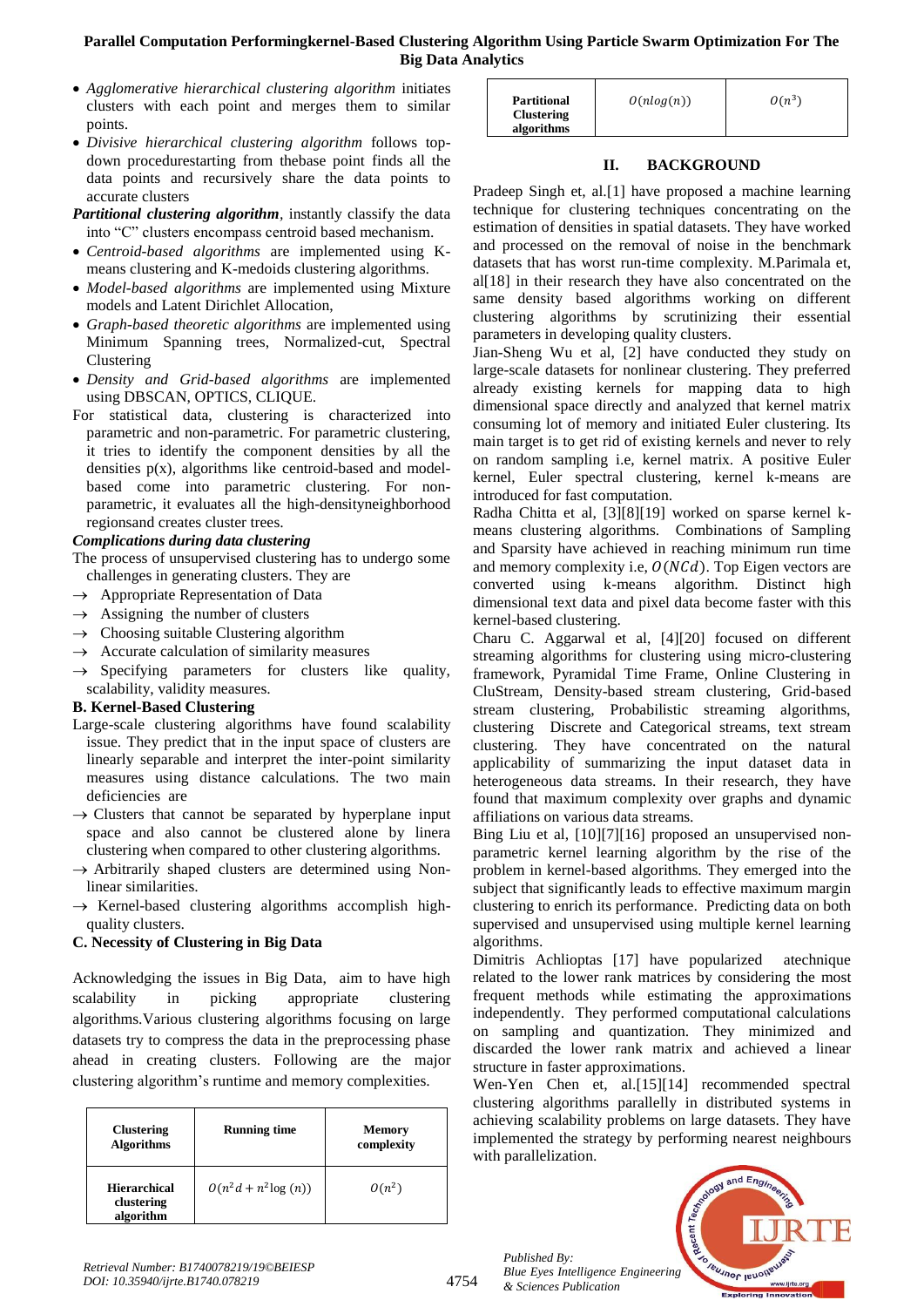Itslike parallel algorithm to handle large dataset problems.

## **III. METHODOLOGY**

Kernel-based clustering has lead data to the simplest path in classifying unsupervised data. This has achieved computative geometrical parameters in high-density zones. To achieve quality clustering, the following conditions need to be satisfied.

- *Data must be Scalable*
- *Dealing with various attributes of the data*
- *Dealing with all indifferent noise and outliers.*
- *Identify exact cluster data*
- *Dealing with high dimension data.*

## **Kernel k-means clustering algorithm**

To cluster the data, Clustering algorithms are classified into two divisions mainly,unsupervised linear clustering algorithms and unsupervised non-linear clustering algorithms. Kernel k-means clustering algorithm is similar to k-means but kernel-based method calculates Euclidean distance. The analysis is performed based on

1. The computational complexity that performs uniform sampling approach evaluated in  $O(n)$ 

2. Approximation error calculated between the kernel k-means and approximate kernel k-means

## **Algorithm Procedure:**

*Step1*: Suppose if the dataset contains n data points, assume that D=  $\{a_1, a_2, a_3, a_4\}$ 

*Step2:* Initialize clusters randomly with its center "c".

*Step3:* Calculate the distance among the data points and the defined cluster center by using  $D(\{\pi_c\}_{c=1}^k) = \sum_{c=1}^k \sum_{a_i \in \pi_c} ||\phi(a_i) - m_c||^2$ 

*Step4:* check the minimum distance of every data point to the cluster center and sign the point to the nearest cluster.

*Step5:* continue the process until all the data points are assigned to the clusters.

Kernel k-means clustering is a more advantageous for realtime data sets and it can easily find the non-linear structures.

#### **Procedure for Approximate kernel K-means**

*Step1*: Let the given dataset m with data points D=  $\{a_1, a_2, a_3, \dots, a_n\}$  and kernel function as k (.) and clusters as  $c_k(.)$  Where  $c_k(.) = \sum_{i=1}^n \int_{u_i}$  $\sum_{i=1}^{n} \int_{U_{ki}}^{V_{ki}} k(a_{i,j}), k \in$ 

*Step2:* Compute matrices for kernel function

*Step3:* Randomly initiate cluster membership matrix U, with optimal cluster centers.

*Step4:* Compute normalized membership matrix.

*Step5:* continue the process until the cluster membership matrix remains same.

## **PSO (Particle Swarm Optimization)**

*Step1:* Consider high dimensional dataset containing N data points (particles).

*Step2*: Estimate the density function

*Step3:* check for the number of clusters and initial cluster centers and go to step2

*Step4:* Assign velocity and position of the particles with Radom initializations.

*Step5:* Find fitness functions and set values for  $p_{best}$  *and*  $g_{best}$ *. Step6:* Find inertia weight factor (w) value.

*Step7*: Update the procedure values of velocity and position according to the boundary restrictions.

If the position is less than or equal to the upbound and if the position is greater than or equal to the position then position is equal to the positionElse the position is calculated as position - velocity.

*Step8:* Now group the particles with the nearest cluster center and calculate the cluster center

*Step9*: repeat the process until all the particles get into clusters.

## **IV. CONCLUSION**

The main objective of this paper is to produce accurate clusters for the large datasets by using clustering algorithms. As per the inspection and analysis of previous implementations kernel-based clustering algorithms were widely accomplished for high-quality clusters. The framework of this paper address the scalability issue in large-scale datasets using a proper selectionof *approximate kernel-based clustering algorithm*and *Particle Swarm Optimization* techniques. This has illustrated the kernel based clustering analytically and experimentally to manage the trade-off within scalability and capability with respect to high dimensions. Therefore, we conclude that this way has reduced the runtime and memory complexity by sampling the data points and limiting the memory necessities by maintaining quality clusters.

## **REFERENCES**

- 1. Pradeep Singh, Prateek A. Meshram, Survey of density-based clustering algorithms and its variants, 2017 International Conference on Inventive Computing and Informatics (ICICI), May 2018.
- 2. Jian- Sheng Wu, Wei-Shi Zheng, Jian- Huang Lai, Ching Y. Suen, Euler Clustering on Large-scale Dataset, IEEE Transactions on Big Data, 2017.
- 3. R. Chitta, A. K. Jain and R.Jin, Sparse kernel clustering of massive high-dimensional datasets with large number of clusters. Technical report MSU-CSE-15-10, Department of Computer Science, Michigan State University, 2015.
- 4. C.C. Aggarwal, A survey of stream clustering algorithms. In Data Clustering: Algorithms AI and Applications, pages 231-258,2013.
- 5. Erte Pan, Husheng Li, Lingyang Song and Zhu Han, Kernel-based non-parametric clustering for load profiling of big smart meter data, IEEE Wireless Communications and Networking Conference (WCNC), 10.1109/WCNC.2015.7127817, 2015.
- 6. Arshiya Mubeen, N. D Abhinav, C.V. Shanmuka Swamy, K.H. Swetha, H. Rakesh, Reducing the risk of customer migration by using Bigdata clustering algorithm, 2nd IEEE International Conference on recent Trends in Electronics, Information & Communication Technology (RTEICT), Jan 2018.
- 7. R. Chitta, R.Jin, T.C. Hevens, and A.K. Jain. Scalable kernel clustering: Approximate kernel k-means. Arxiv preprint arXiv:1402.3849,2014.
- 8. R. Chitta, R. Jin, T.C. Havens, and A.K.Jain Approximate kenel kmeans: Solution to large-scale kernel clustering. In proceedings of the International Conference on knowledge Discovery and Data mining, pages 895-903, 2011.
- 9. R. Abbasifard, B.Ghahremani, and H.Naderi. A survey on nearest neighbor search methods. International Journal of Computer Applications, 95(25):39-52, 2014.
- 10. B. Liu, S.X. Xia, and Y. Zhou, Unsupervised non-parametric kernel learning algorithm knowledge- based systems, 44:1-9,2013.



*Retrieval Number: B1740078219/19©BEIESP DOI: 10.35940/ijrte.B1740.078219*

4755

*Published By:*

*& Sciences Publication*